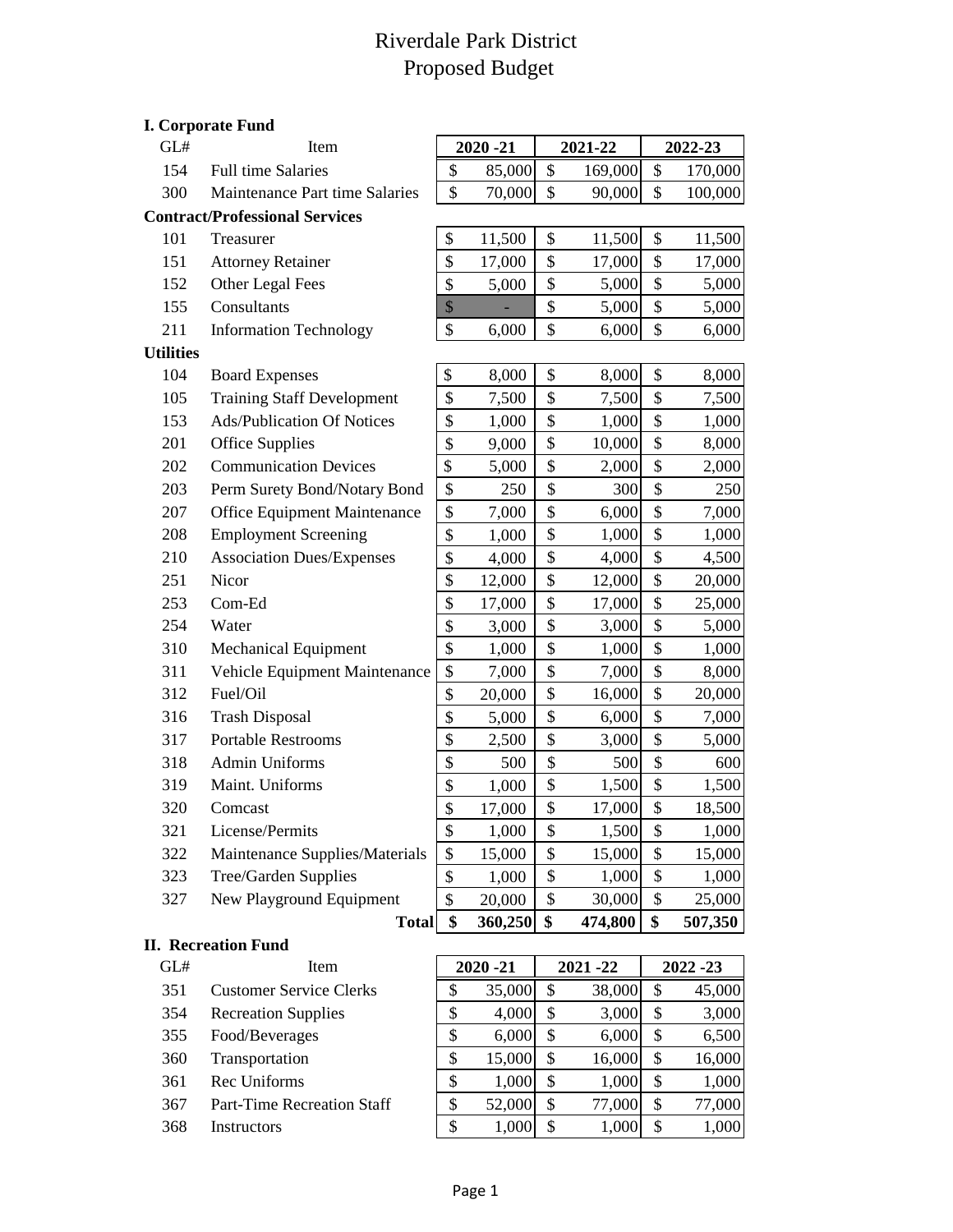# Riverdale Park District Proposed Budget

| <b>Summer Camp Staff</b><br>369 |  |  |
|---------------------------------|--|--|
|---------------------------------|--|--|

- 370 Special Events
- 
- 372 Supplies/Materials
- 373 Youth Programs Supplies
- 374 Summer Camp Supplies
- 390 Rental Refunds
- 401 Parking Permit Refund

#### **III. Insurance Fund**

- 
- 206 Workmen's Comp Premium
- 220 General Liability Insurance

| <b>IV. Security Fund</b> |  |
|--------------------------|--|
|                          |  |

- 
- 260 Building Security Repairs
- 250 Seasonal Park Security
- 252 Alarm System

#### **V. Capital (Bond Fund)**

| GL# | <b>Item</b>                      |
|-----|----------------------------------|
| 212 | <b>Technology Equipment</b>      |
| 255 | <b>Exterior Building Repairs</b> |
| 256 | <b>Interior Building Repairs</b> |
| 257 | <b>Equipment Leasing</b>         |
| 258 | Furniture/Fixtures               |
| 259 | Contingency                      |
|     |                                  |

#### **VI. Social Security Fund**

| GL# | Item                       |
|-----|----------------------------|
|     | Employer % FICA & Medicare |
|     | <b>Total</b>               |

#### **VII. Unemployment Tax Fund**

| ìL# | Item                       |
|-----|----------------------------|
|     | 240 Unemployment Insurance |

### **VIII. Paving and Lighting Fund**

| <b>Item</b>           |
|-----------------------|
| 261 Paving            |
| <b>Parking Passes</b> |
| Snow Removal/Salt     |
|                       |

**IX. Auditing Services Fund**

|     |                                | <b>Total</b> | \$<br>208,500 | \$<br>225,500 | \$           | 234,000 |
|-----|--------------------------------|--------------|---------------|---------------|--------------|---------|
| 401 | Parking Permit Refund          |              | \$<br>2,500   | \$<br>2,500   | \$           | 2,500   |
| 390 | <b>Rental Refunds</b>          |              | \$<br>20,000  | \$<br>20,000  | \$           | 20,000  |
| 374 | <b>Summer Camp Supplies</b>    |              | \$<br>2,000   | \$<br>3,000   | $\mathbb{S}$ | 3,500   |
| 373 | <b>Youth Programs Supplies</b> |              | \$<br>7,000   | \$<br>15,000  | \$           | 15,000  |
| 372 | Supplies/Materials             |              | \$<br>25,000  | \$<br>5,000   | \$           | 5,500   |
| 371 | Advertising/Marketing          |              | \$<br>5,000   | \$<br>5,000   | \$           | 5,000   |
| 370 | <b>Special Events</b>          |              | \$<br>13,000  | \$<br>13,000  | \$           | 13,000  |
| 369 | <b>Summer Camp Staff</b>       |              | \$<br>20,000  | \$<br>20,000  | \$           | 20,000  |
|     |                                |              |               |               |              |         |

| GL# | Item                        | $2020 - 21$ | $2021 - 22$ | $2022 - 23$ |
|-----|-----------------------------|-------------|-------------|-------------|
| 206 | Workmen's Comp Premium      | 15,000      | 15,000      | 15,000      |
| 220 | General Liability Insurance | 40,000      | 39,000      | 40,000      |
|     | <b>Total</b>                | 55,000      | 54,000      | 55,000      |

| GL# | Item                             | $2020 - 21$ |        | $2021 - 22$ |        | 2022-23 |        |
|-----|----------------------------------|-------------|--------|-------------|--------|---------|--------|
| 260 | <b>Building Security Repairs</b> | \$          | 2,000  | \$          | 5,000  | \$      | 5,000  |
| 250 | <b>Seasonal Park Security</b>    | S           | 20,000 | \$          | 25,000 | \$      | 40,000 |
| 252 | Alarm System                     |             | 8,000  | \$          | 8,000  | S       | 9,000  |
|     | <b>Total</b>                     |             | 30,000 | \$          | 38,000 | \$      | 54,000 |

| GL# | Item                             | $2020 - 21$  |    | $2021 - 22$ |    | 2022-23 |
|-----|----------------------------------|--------------|----|-------------|----|---------|
| 212 | <b>Technology Equipment</b>      | \$<br>4,000  | \$ | 5,000       | S  | 5,000   |
| 255 | <b>Exterior Building Repairs</b> | \$<br>25,000 | \$ | 25,000      | \$ | 20,000  |
| 256 | <b>Interior Building Repairs</b> | \$<br>15,000 | \$ | 15,000      | \$ | 10,000  |
| 257 | <b>Equipment Leasing</b>         | \$<br>25,000 | \$ | 25,000      | \$ | 18,000  |
| 258 | Furniture/Fixtures               | \$<br>15,000 | \$ | 15,000      | \$ | 10,000  |
| 259 | Contingency                      | \$<br>6,000  | \$ | 10,000      | \$ | 10,000  |
| 328 | Captial Fund                     | \$<br>10,000 | \$ | 10,000      | \$ | 30,000  |
|     | <b>Total</b>                     | 100,000      | \$ | 105,000     | \$ | 103,000 |

| GL# | Item                       | 2020-21 | 2021-22 | 2022-23 |
|-----|----------------------------|---------|---------|---------|
|     | Employer % FICA & Medicare | 5.000   | 5.000   | 5,000   |
|     | <b>Total</b>               | 5,000   | 5,000   | 5,000   |

| GL#                        | Item |              | $2020 - 21$ |        | $2021 - 22$ | 2022-23 |         |
|----------------------------|------|--------------|-------------|--------|-------------|---------|---------|
| 240 Unemployment Insurance |      |              |             | .000   | 11,000      |         | 11.0001 |
|                            |      | <b>Total</b> |             | 11,000 | 11,000      |         | 11,000  |

| GL# | Item                  |              | $2020 - 21$ |       | $2021 - 22$ |       | 2022-23 |       |
|-----|-----------------------|--------------|-------------|-------|-------------|-------|---------|-------|
| 261 | Paving                |              |             | 4,000 |             | 6,000 |         | 6,000 |
| 262 | <b>Parking Passes</b> |              |             | 450   |             | 450   |         | 450   |
| 263 | Snow Removal/Salt     |              | Φ<br>J.     | 1,000 | \$          | 1,000 | S       | 1,000 |
|     |                       | <b>Total</b> |             | 5,450 | \$          | 7,450 | \$      | 7,450 |